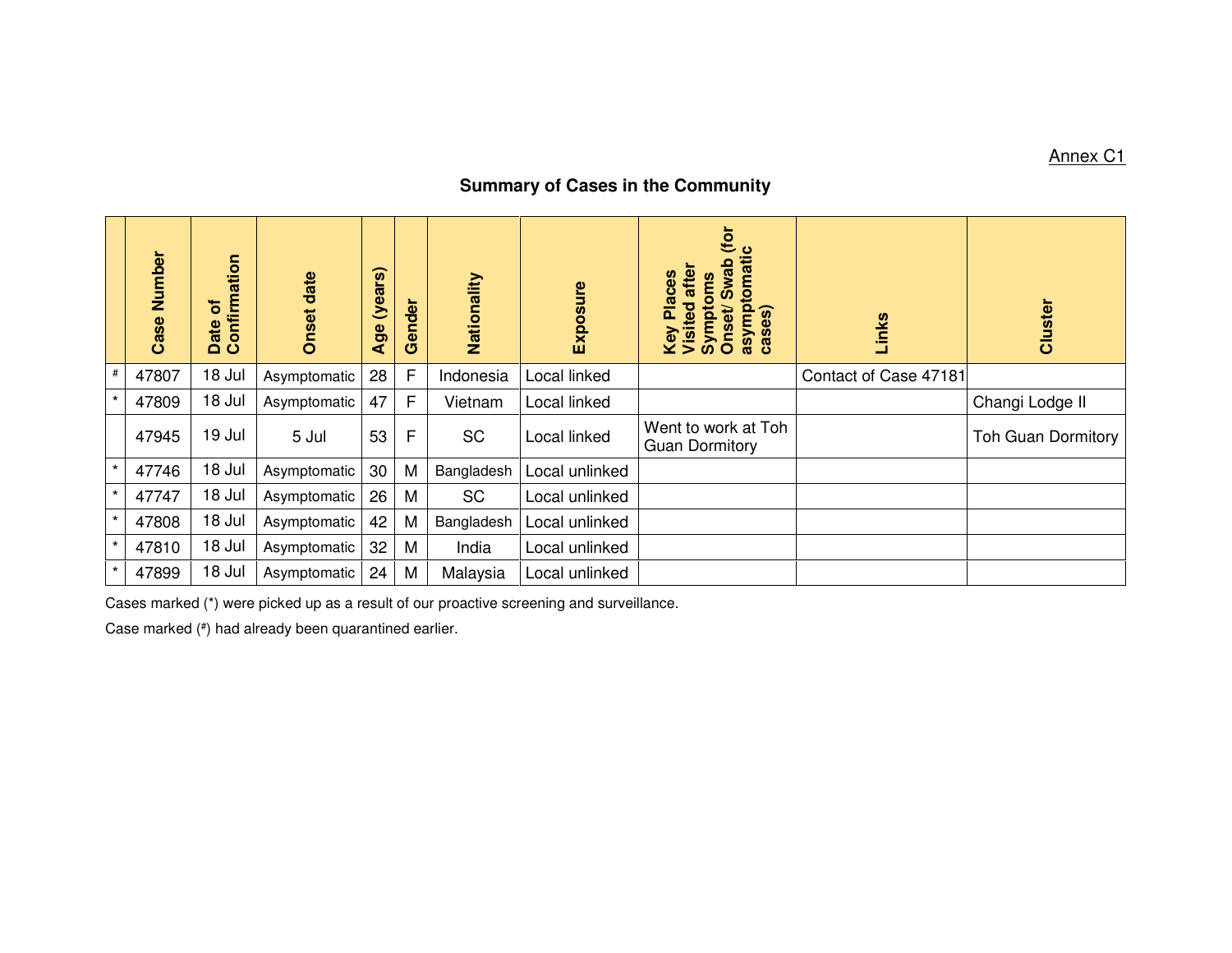## **Summary of Imported Cases**

|                       | Number<br>Case | Confirmation<br>$\overline{\sigma}$<br>Date | <b>Onset date</b> | (years)<br>Age | nder<br><b>Ge</b> | Nationality                         | <b>Travel History</b> | Exposure | Links                                      | Cluster |
|-----------------------|----------------|---------------------------------------------|-------------------|----------------|-------------------|-------------------------------------|-----------------------|----------|--------------------------------------------|---------|
| $\tilde{\phantom{a}}$ | 47735          | 18 Jul                                      | Asymptomatic      | 26             | F                 | India<br>(Dependant's Pass holder)  | India                 | Imported |                                            |         |
| $\tilde{\phantom{a}}$ | 47737          | 18 Jul<br>(Serology Positive)               | Asymptomatic      | 29             | M                 | <b>PR</b>                           | India                 | Imported | <b>Contact of Cases</b><br>46743 and 47389 |         |
| $\sim$                | 47745          | 18 Jul                                      | Asymptomatic      | 38             | F                 | Philippines<br>(Work Permit holder) | Philippines           | Imported |                                            |         |
| $\sim$                | 47785          | 18 Jul                                      | Asymptomatic      | 5              | M                 | <b>SC</b>                           | India                 | Imported | Contact of Case 46809                      |         |
|                       | 47939          | 18 Jul<br>(Serology Positive)               | Asymptomatic      |                | M                 | <b>SC</b>                           | Azerbaijan            | Imported | <b>Contact of Cases</b><br>47087 and 47091 |         |

Cases marked (~) had been isolated or placed on Stay-Home Notice upon arrival in Singapore.

Annex C2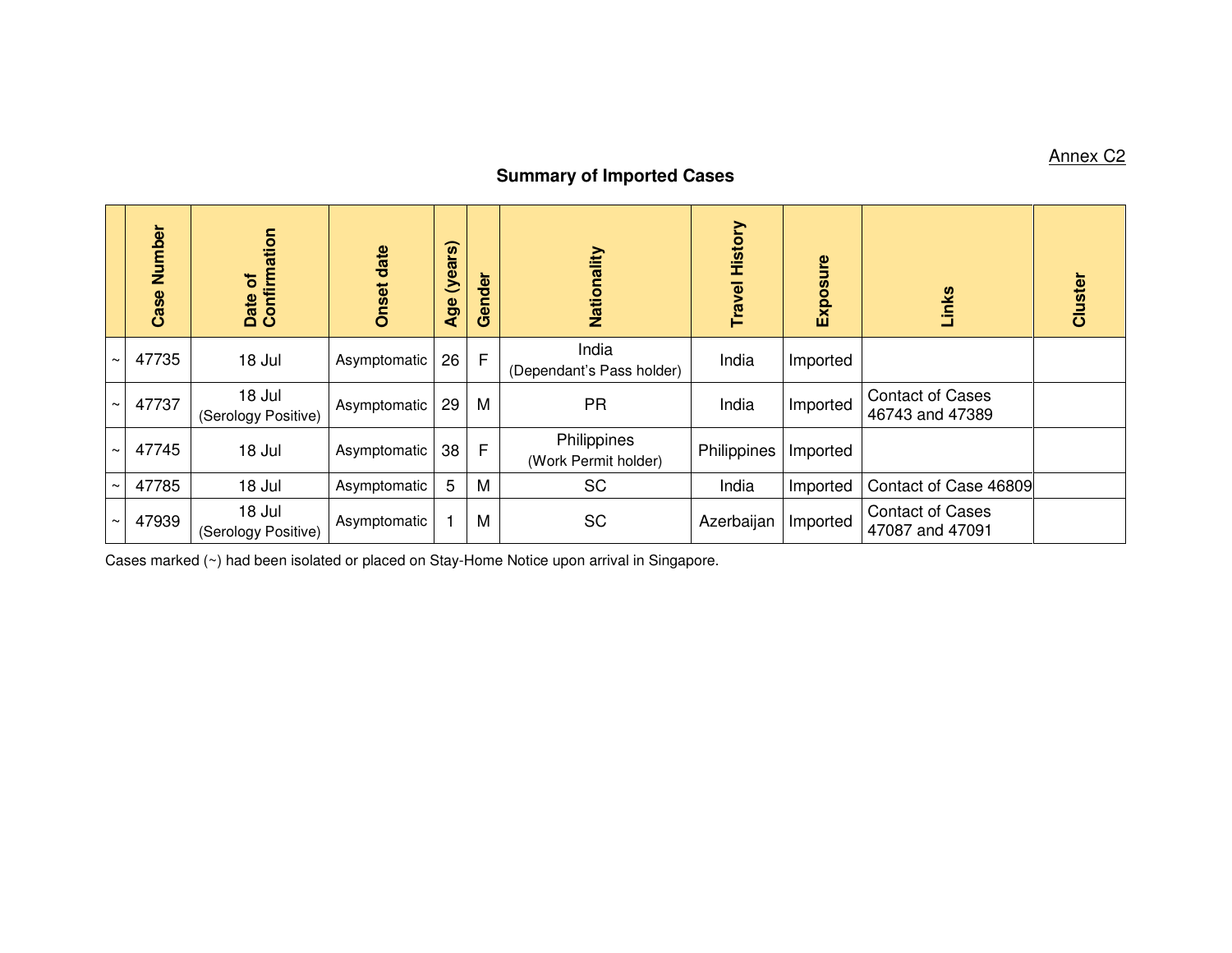## **Public Places Visited by Cases in the Community during Infectious Period<sup>1</sup>**

| <b>Date</b> | <b>Time</b>    | <b>Location (Address)</b>                                                        |
|-------------|----------------|----------------------------------------------------------------------------------|
| 5 Jul       | 0035h to 0230h | Resorts World Sentosa Casino (8 Sentosa Gateway)                                 |
| 5 Jul       | 0755h to 1015h | Singapore Safety Driving Centre (2 Woodlands Industrial<br>Park E4)              |
| 5 Jul       | 0925h to 1000h | All India Supermart Pte Ltd (41 Norris Road)                                     |
| 5 Jul       | 1110h to 1240h | IMM (2 Jurong East Street 21)<br><b>Red Ginger</b>                               |
| 5 Jul       | 1115h to 1245h | JEM (50 Jurong Gateway Road)<br><b>Canton Paradise</b><br>Coffee Bean & Tea Leaf |
| 5 Jul       | 1125h to 1200h | All India Supermart Pte Ltd (41 Norris Road)                                     |
| 5 Jul       | 1145h to 1220h | People's Park Food Centre (32 New Market Road)                                   |
| 5 Jul       | 1155h to 1320h | City Plaza (810 Geylang Road)                                                    |
| 5 Jul       | 1200h to 1230h | Tekka Centre (665 Buffalo Road)                                                  |
| 5 Jul       | 1335h to 1415h | Bugis Street (3 New Bugis Street)                                                |
| 5 Jul       | 1415h to 1445h | Bugis+ (201 Victoria Street)                                                     |
| 5 Jul       | 1445h to 1530h | Bugis Junction (200 Victoria Street)                                             |
| 5 Jul       | 1530h to 1600h | Mustafa Centre (145 Syed Alwi Road)                                              |
| 5 Jul       | 1550h to 1730h | CUT-N-SHAVE (46 Desker Road)                                                     |
| 5 Jul       | 1725h to 1800h | Kallang Wave Mall (1 Stadium Place)<br>My Kampung                                |
| 5 Jul       | 1810h to 1945h | Chinatown Complex Food Centre (335 Smith Street)                                 |
| 5 Jul       | 1830h to 1930h | Sim Lim Square (1 Rochor Canal Road)                                             |
| 5 Jul       | 2000h to 2100h | Mustafa Centre (145 Syed Alwi Road)                                              |
| 5 Jul       | 2020h to 2130h | The Guild (55 Keong Saik Road)                                                   |
| 5 Jul       | 2105h to 2145h | Mustafa Centre (145 Syed Alwi Road)                                              |
| 5 Jul       | 2205h to 0050h | Marina Bay Sands Casino (10 Bayfront Avenue)                                     |
| 6 Jul       | 0935h to 1030h | Sun Plaza (30 Sembawang Drive)<br>FairPrice                                      |
| 6 Jul       | 1005h to 1400h | Food Xchange @ Admiralty (8A Admiralty Street)                                   |

<sup>1</sup> Excludes residence, workplaces, healthcare facilities and public transport. This list will be updated on a rolling 14-days basis, i.e. one incubation period, and as epidemiological investigations progress.

<u>.</u>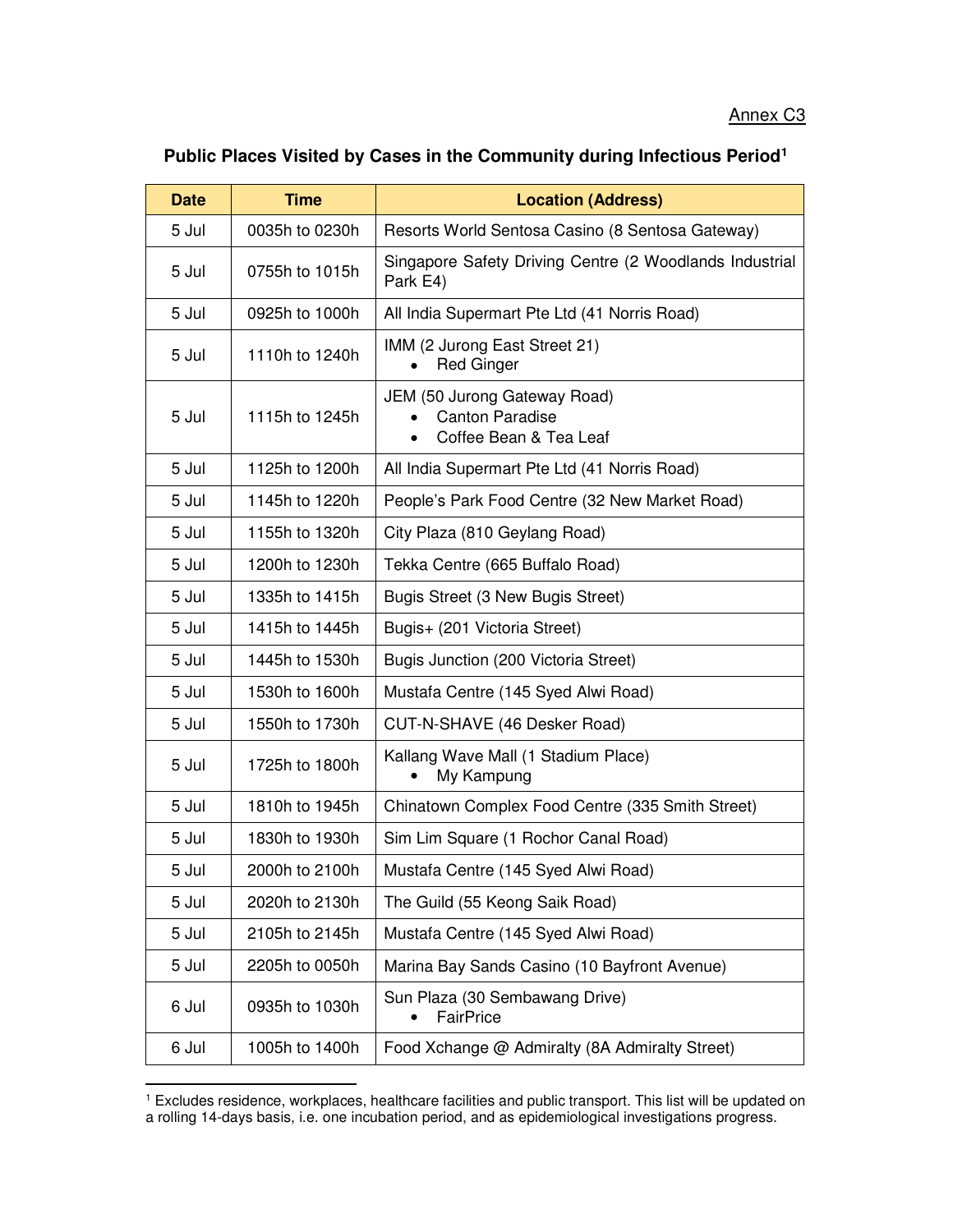| <b>Date</b> | <b>Time</b>    | <b>Location (Address)</b>                                             |  |  |
|-------------|----------------|-----------------------------------------------------------------------|--|--|
| 6 Jul       | 1220h to 1250h | FairPrice (166 Bukit Batok West Avenue 8)                             |  |  |
| 6 Jul       | 1230h to 1300h | Kallang Wave Mall (1 Stadium Place)<br>My Kampung                     |  |  |
| 6 Jul       | 1330h to 1400h | Jurong Point (1 Jurong West Central 2)<br>Mr Barber                   |  |  |
| 6 Jul       | 1600h to 1630h | New World Centre (1 Jalan Berseh)<br><b>Sheng Siong Supermarket</b>   |  |  |
| 6 Jul       | 1725h to 1800h | Kallang Wave Mall (1 Stadium Place)<br>My Kampung                     |  |  |
| 6 Jul       | 2010h to 2100h | Giant Express (284 Bukit Batok East Avenue 3)                         |  |  |
| 6 Jul       | 2230h to 0000h | Resorts World Sentosa Casino (8 Sentosa Gateway)                      |  |  |
| 7 Jul       | 0955h to 1255h | FoodXchange @ Admiralty (8A Admiralty Street)                         |  |  |
| 7 Jul       | 1000h to 1120h | Chong Pang City Wet Market & Food Centre (105 Yishun<br>Ring Road)    |  |  |
| 7 Jul       | 1105h to 1150h | Traffic Police (10 Ubi Avenue 3)                                      |  |  |
| 7 Jul       | 1120h to 1200h | Old Airport Road Food Centre & Shopping Mall (51 Old<br>Airport Road) |  |  |
| 7 Jul       | 1225h to 1300h | Parklane Shopping Mall (35 Selegie Road)                              |  |  |
| 7 Jul       | 1500h to 1700h | Jurong Point (1 Jurong West Central 2)<br>Lenskart                    |  |  |
| 7 Jul       | 1725h to 1800h | Kallang Wave Mall (1 Stadium Place)<br>My Kampung                     |  |  |
| 8 Jul       | 0615h to 0640h | Sheng Siong Supermarket (154A Bukit Batok West<br>Avenue 8)           |  |  |
| 8 Jul       | 0920h to 1000h | Kampung Admiralty Hawker Centre (676 Woodlands Drive<br>71)           |  |  |
| 8 Jul       | 1245h to 1325h | Rivervale Mall (11 Rivervale Crescent)                                |  |  |
| 8 Jul       | 1300h to 1345h | JCube (2 Jurong East Central 1)                                       |  |  |
| 8 Jul       | 1320h to 1435h | Sembawang Shopping Centre (604 Sembawang Road)<br>Master Prata        |  |  |
| 8 Jul       | 1700h to 1745h | Ocean Curry Fish Head (92 Lorong 4 Toa Payoh)                         |  |  |
| 8 Jul       | 1800h to 1930h | Tekka Centre (665 Buffalo Road)                                       |  |  |
| 9 Jul       | 1125h to 1200h | Tang Plaza (310 Orchard Road)<br><b>TANGS</b>                         |  |  |
| 9 Jul       | 1310h to 1400h | VivoCity (1 HabourFront Walk)                                         |  |  |
| 9 Jul       | 1500h to 1910h | IMM (2 Jurong East Street 21)                                         |  |  |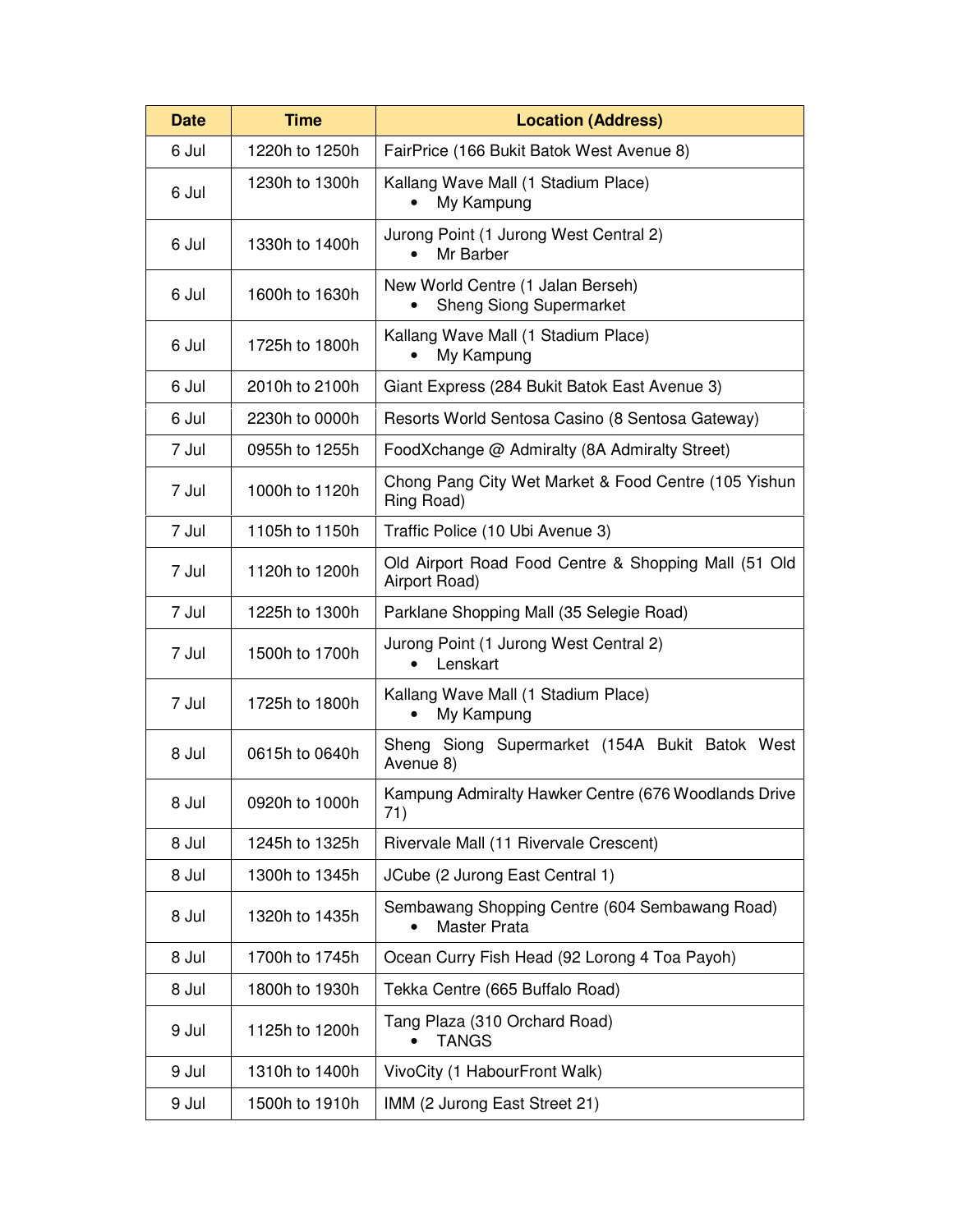| <b>Date</b> | <b>Time</b>    | <b>Location (Address)</b>                                                         |  |  |
|-------------|----------------|-----------------------------------------------------------------------------------|--|--|
|             |                | adidas Outlet<br>$\bullet$                                                        |  |  |
| 9 Jul       | 1600h to 1630h | Alsalam Restaurant (427 East Coast Road)                                          |  |  |
| 9 Jul       | 1600h to 1715h | Bedok Point (799 New Upper Changi Road)<br>Challenger                             |  |  |
| 9 Jul       | 1815h to 1915h | Mustafa Centre (145 Syed Alwi Road)                                               |  |  |
| 9 Jul       | 1930h to 2150h | Northpoint City (930 Yishun Avenue 2)<br>Malaysia Chiak!                          |  |  |
| 10 Jul      | 0620h to 0650h | Sheng Siong Supermarket (154A Bukit Batok West<br>Avenue 8)                       |  |  |
| 10 Jul      | 1215h to 1300h | Taman Jurong Shopping Centre (399 Yung Sheng Road)                                |  |  |
| 10 Jul      | 1200h to 1230h | Block 16 Bedok South Market & Food Centre (16 Bedok<br>South Road)                |  |  |
| 10 Jul      | 1200h to 1500h | The Panggung@Aroma Kampung Restaurant (2 Joo Chiat<br>Road)                       |  |  |
| 10 Jul      | 1250h to 1330h | HAO Mart (505 Canberra Link)                                                      |  |  |
| 10 Jul      | 1255h to 1400h | Northpoint City (930 Yishun Avenue 2)<br>O'Coffee Club Xpress                     |  |  |
| 10 Jul      | 1550h to 1620h | Apple Orchard Road (270 Orchard Road)                                             |  |  |
| 11 Jul      | 0645h to 0715h | Sheng Siong Supermarket (154A Bukit Batok West<br>Avenue 8)                       |  |  |
| 11 Jul      | 1310h to 1340h | Bugis+ (201 Victoria Street)                                                      |  |  |
| 12 Jul      | 1830h to 1930h | Resorts World Sentosa Casino (8 Sentosa Gateway)                                  |  |  |
| 13 Jul      | 1230h to 1300h | The Metropolis (9 North Buona Vista Drive)<br>SaladStop!                          |  |  |
| 14 Jul      | 1000h to 1040h | Albert Centre (270 Queen Street)                                                  |  |  |
| 14 Jul      | 1000h to 1200h | Westgate (3 Gateway Drive)<br>Food Republic@Westgate                              |  |  |
| 14 Jul      | 1140h to 1220h | Sheng Siong Supermarket (7 Jurong West Avenue 5)                                  |  |  |
| 14 Jul      | 1330h to 1400h | FairPrice Jurong Gateway Road (135 Jurong Gateway<br>Road)                        |  |  |
| 14 Jul      | 1600h to 1930h | JEM (50 Jurong Gateway Road)<br><b>Starbucks</b><br>Marché Mövenpick<br>$\bullet$ |  |  |
| 14 Jul      | 1930h to 2130h | Food Park - Lor Lew Lian (2 Lorong Lew Lian)                                      |  |  |
| 14 Jul      | 1935h to 2005h | Westgate (3 Gateway Drive)<br>Tokyu Hands Jurong East                             |  |  |